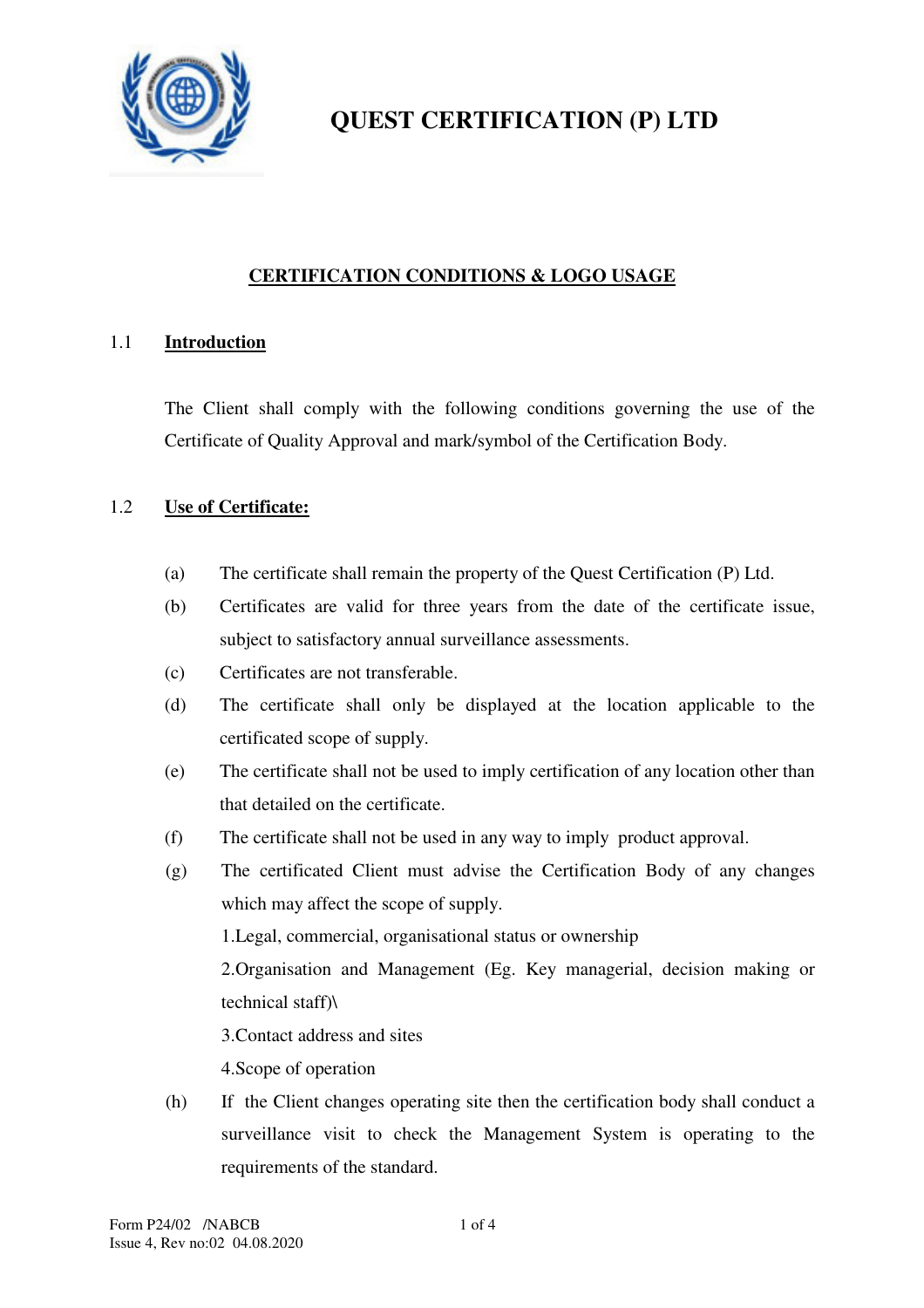

- (i) The Certification body makes reference of the client certification in communication media such as website, or other documents.
- (j) The Client is not allowed for any misleading statement regarding its certification
- (k) The Client shall not use the certificate in any misleading manner
- (l) The Client should amend his advertising matter when the scope of certification is reduced
- (m) The client shall not imply the certification to any other activities that is outside the scope of certification
- (n) The Client shall not use its certification in a manner such that it would bring the certification body and the certification system into disrepute and lose public interest

## **1.3 Use of QUEST CERTIFICATION (P) LTD/ NABCB (Accreditation Body) Mark**





- (a) The Certification Body (QUEST CERTIFICATION (P) LTD) logo shall be displayed separately without the accreditation body logo, however the accreditation body logo should not be used separately without the CB logo.
- (b) The marks above shall always be used on certificates issued in conjunction with the Client's name and have the certificate number adjacent to it.
- (c) The mark may be reproduced in any size provided the configuration is strictly adhered to, including the surrounding frame.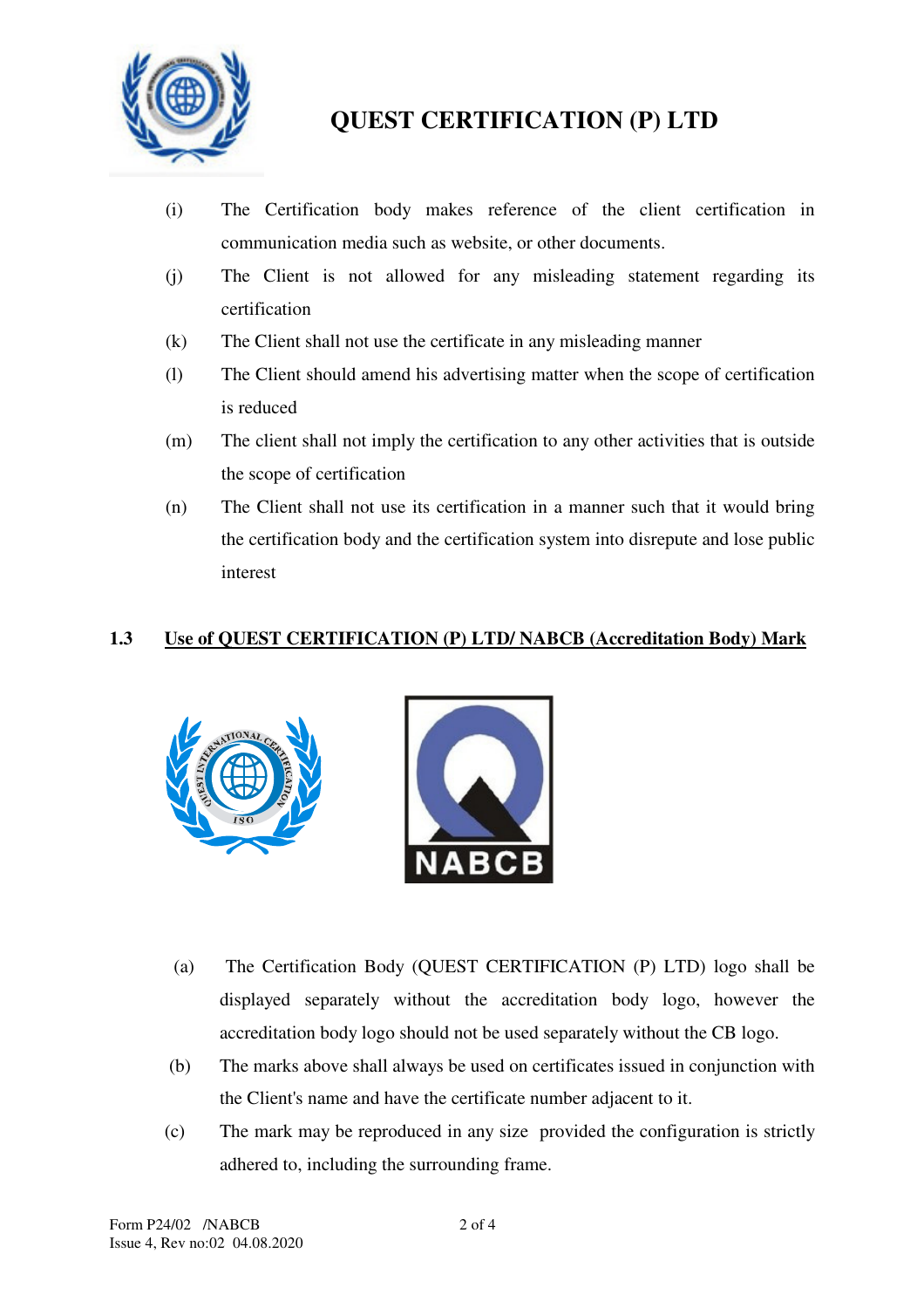

- (d) The mark may be used on stationery, such as headed letter paper and advertising brochures, and only in connection with the International certified management system standard, scope of supply listed on the certificate.
- (e) The mark shall not be used on flags, buildings, vehicles, packaging, directly on products, nor on promotional products such as calendars, diaries, coasters, etc.
- (f) QUEST CERTIFICATION (P) LTD shall govern the use of any statement on product packaging or in an accompanying information that the certified client has a certified management system. Product packaging is considered as that which can be removed without the product disintegrating or being damaged. Accompanying information is considered as separately available or easily detachable. Type labels or identification plates are considered as part of the product. The statement shall in no way imply that the product, process or service is certified by this means.

The statement shall include reference to:

- Identification (eg.brand or name) of the certified clients.
- The type of management system (eg.quality, environment) and the applicable standard
- Refer Certification body name (QUEST CERTIFICATION (P) LTD)
	- (g) The mark shall not be used in any way to imply product approval, nor on documentation such as test certificates and certificates of conformity.
	- (h) QCPL certified clients shall not use its marks in the laboratory test, calibration or inspection reports or certificates.
	- (i) The certificated Client shall, upon reasonable notice, discontinue any use of the mark which is considered to be unacceptable to the Certification Body.

 Upon termination of the certification, for whatever reason, the Client shall discontinue all use of the mark immediately.

(i) Accreditation Body mark – The size of the NABCB logo shall not normally be reduced below the size 15x12 mm. Font: Arial True type (bold) Colour: Circle - Cyan 80% Magenta 30% Triangle and Outline - Black 100%. Black & White: Circle - Black 40% Triangle and Outline Black 100%

.